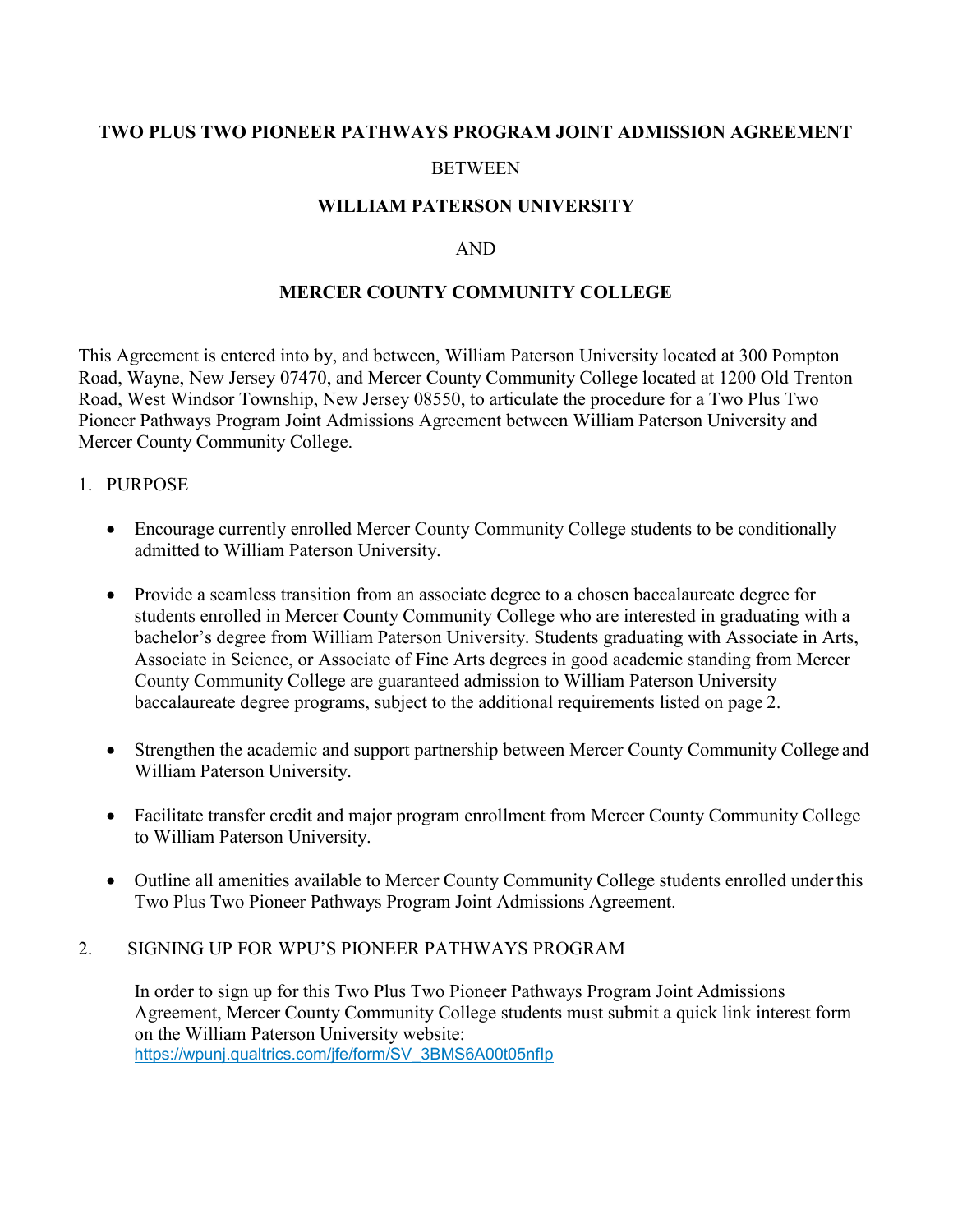# 3. AMENITIES

- Waiver of all WPU application fees when students are ready to transfer.
- Enjoy privileges of being a WPU student while enrolled at the community college including access to both institutions' libraries, and admittance to an array of WPU cultural events and athletic activities.
- Plan courses from the very first semester to allow for the maximum transfer credits possible and accelerate the completion of an undergraduate baccalaureate degree.
- Personalized advising to develop a plan to complete the degree in the shortest amount of time possible.
- Encourage community college students to achieve a 3.0 or higher in 30 or more credits, which make them eligible for the Phi Theta Kappa and Presidential transfer scholarships: https://www.wpunj.edu/admissions/undergraduate/scholarships/scholarshipsinstitutional.html
	- a) Effective Fall 2022 onward: Students meeting the established Presidential and/or PTK Scholarship eligibility will be awarded an additional \$500 Pioneer Pathways 2+2 Award.
- Some academic programs, such as nursing and education, have separate GPA requirements and limited enrollment (list is subject to change):
	- a) Public Health and Health Studies applicants need to have completed (with a grade of C of higher) A&P 1, A&P II, Statistics, and a 3 credits Health course.
	- b) A community college student will not be admitted to a William Paterson University B.S. in business program if they have a grade of C- or below in more than two business courses.
	- c) Nursing majors must graduate from the community college with a 2.5 GPA and pass the NCLEX licensure exam prior to beginning WPU nursing courses, with the exception of NUR 3500 and NUR 3271.
	- d) In order to begin the professional sequence of education coursework, education majors must have a minimum of sixty (60) earned credits, a 3.0 minimum cumulative GPA, and a qualifying score on the PRAXIS.
	- e) This agreement does not pertain to Music Majors, students applying to the Generic Transfer Nursing program, and BFA Majors (subject to change).

## 4. TERMS OF AGREEMENT

This agreement shall commence immediately upon the signatures of both Parties and terminate within three (3) years. Either Party has the right to terminate this Agreement on thirty (30) days prior written notice. In the event of a breach of any provision of this Agreement by one Party, the other Party shall have the right and option to give the breaching Party written notice. In the event that the breaching Party fails to remedy the breach within thirty (30) days of the receipt of such written notice, the other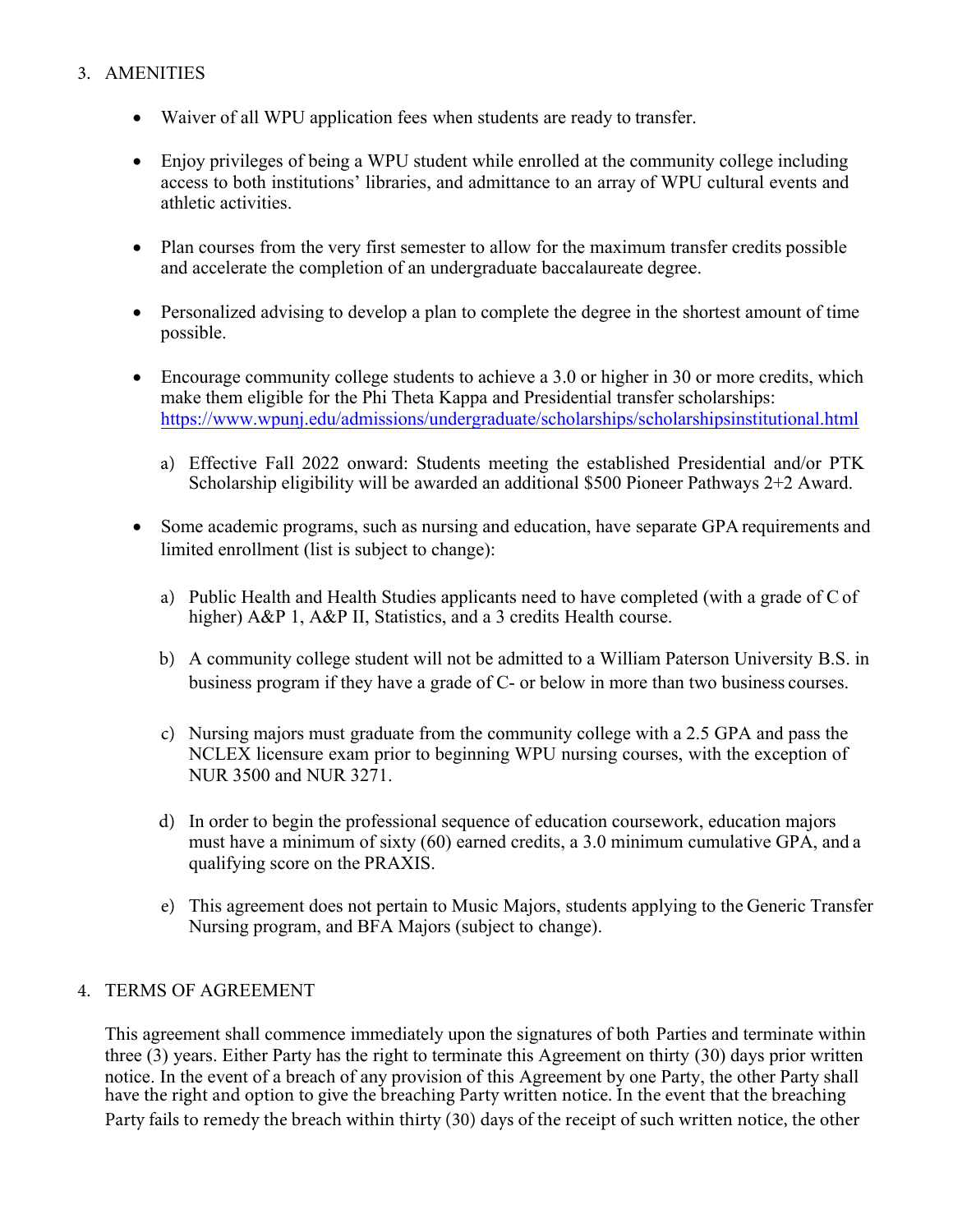Party may, at its sole option, terminate this Agreement. Students already enrolled in the Program will have the terms of this Agreement honored.

- Associate degree students who have completed the course pre-requisites and meet the minimum GPA requirements listed above will be automatically admitted to upper division WPU courses. WPU GPA computation begins from the time of initial term admission to WPU.
- Community College students must be in compliance with the community college code of conduct and in good academic standing to enroll in the Pioneer Pathways Program.

## 5. TRANSFER OF CREDITS

- Academic programs covered by this agreement are listed in Appendix A
- Students who earn an Associate degree at Mercer County Community College are guaranteed junior status admission to William Paterson University conditional upon meeting the prerequisites of the minimum requirements for admission to a particular major curriculum or area of study.
- William Paterson University agrees to accept all the general education credits included in this Agreement and will verify that students entering under this agreement with a completed Associate in Arts (A.A.), Associate in Science (A.S), or Associate of Fine Arts (A.F.A) degree have met all UCC requirements for William Paterson University.
- Per its transfer credit policy, William Paterson University agrees to accept up to half of the credits required for the major.
- Student must complete the last 30 credits of their undergraduate degree at William Paterson University.
- To fulfill a William Paterson University graduation requirement, all students in this program must complete two semesters of one foreign language (two semesters of American Sign Language is acceptable) at either the community college within their associate degree or as part of their credits taken at William Paterson University.
- Tuition and fees for William Paterson University courses shall be established and collected by William Paterson University.

# 6. INFORMATION SHARING AND EXCHANGE OF RECORDS

William Paterson University and Mercer County Community College agree to share information about participating students to the extent permissible under the appropriate statutes, regulations and institutional policies regarding confidentiality of student records.

## 7. MARKETING

Mercer County Community College and William Paterson University will assure that promotional material regarding the Program will be available to all students on their institutional websites and/or additional print publications.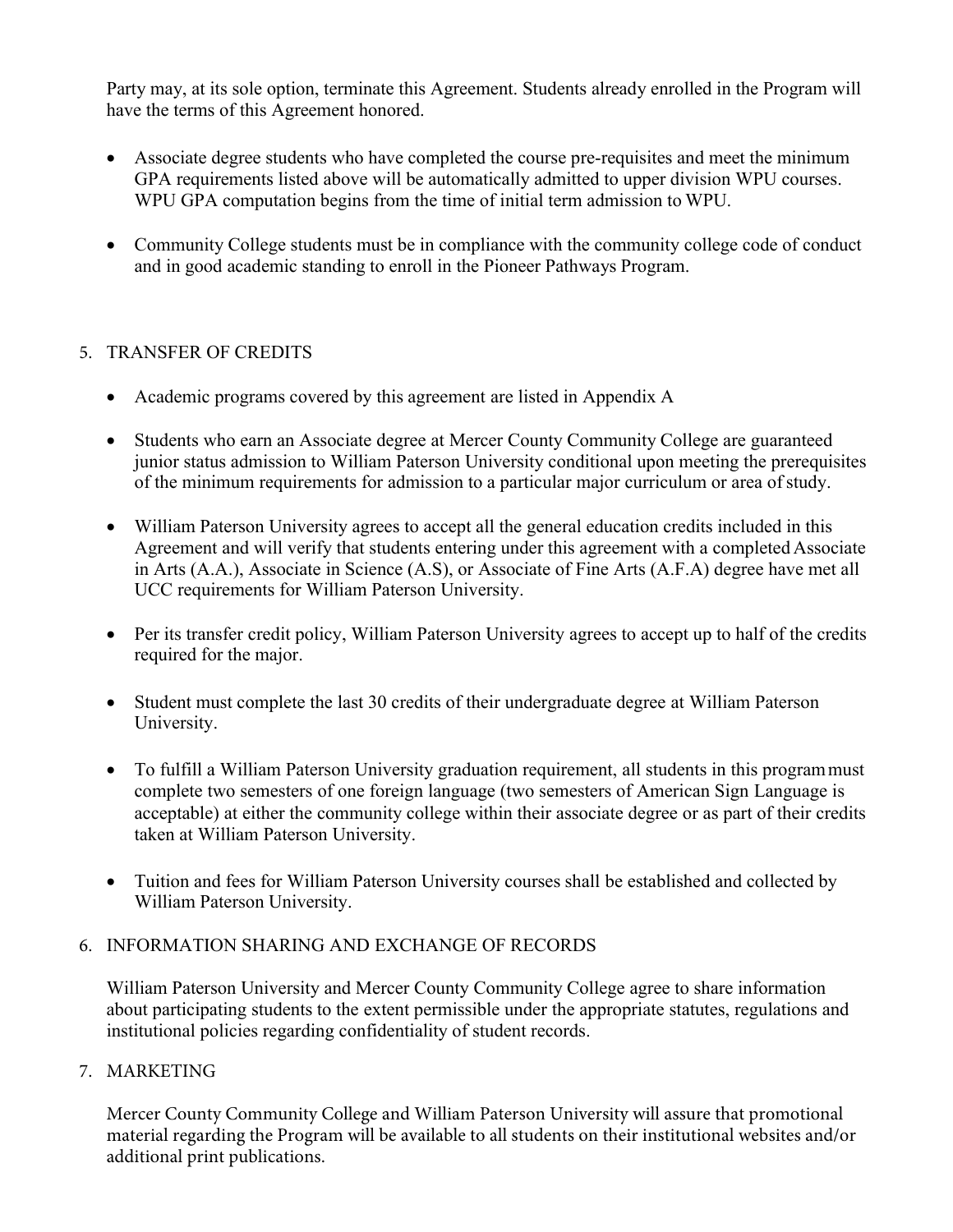## Appendix A

## Current Degree Programs Covered Under This Agreement

- A.A.S Advertising & Graphic Design\*
- A.S Business
- A.A Education
- A.S Exercise Science
- A.A Liberal Studies
- A.A Psychology
- A.S Public Health
- A.S Sports Management
- A.S Math, Science, & Health Professions
	- o Associate in Science in Liberal Arts and Sciences Biology
	- o Associate in Science in Liberal Arts and Sciences Chemistry
	- o Associate in Science in Liberal Arts and Sciences Computer Science
	- o Associate in Science in Liberal Arts and Sciences Math
	- o Associate in Science in Liberal Arts and Sciences Physics
	- o Associate in Science Computer Info Systems
	- o Associate in Science Engineering Science
	- o Associate in Science Plant Science
	- o Associate in Science Sustainability

\*There is no waiver of the U.C.C. requirements for A.A.S. degrees.